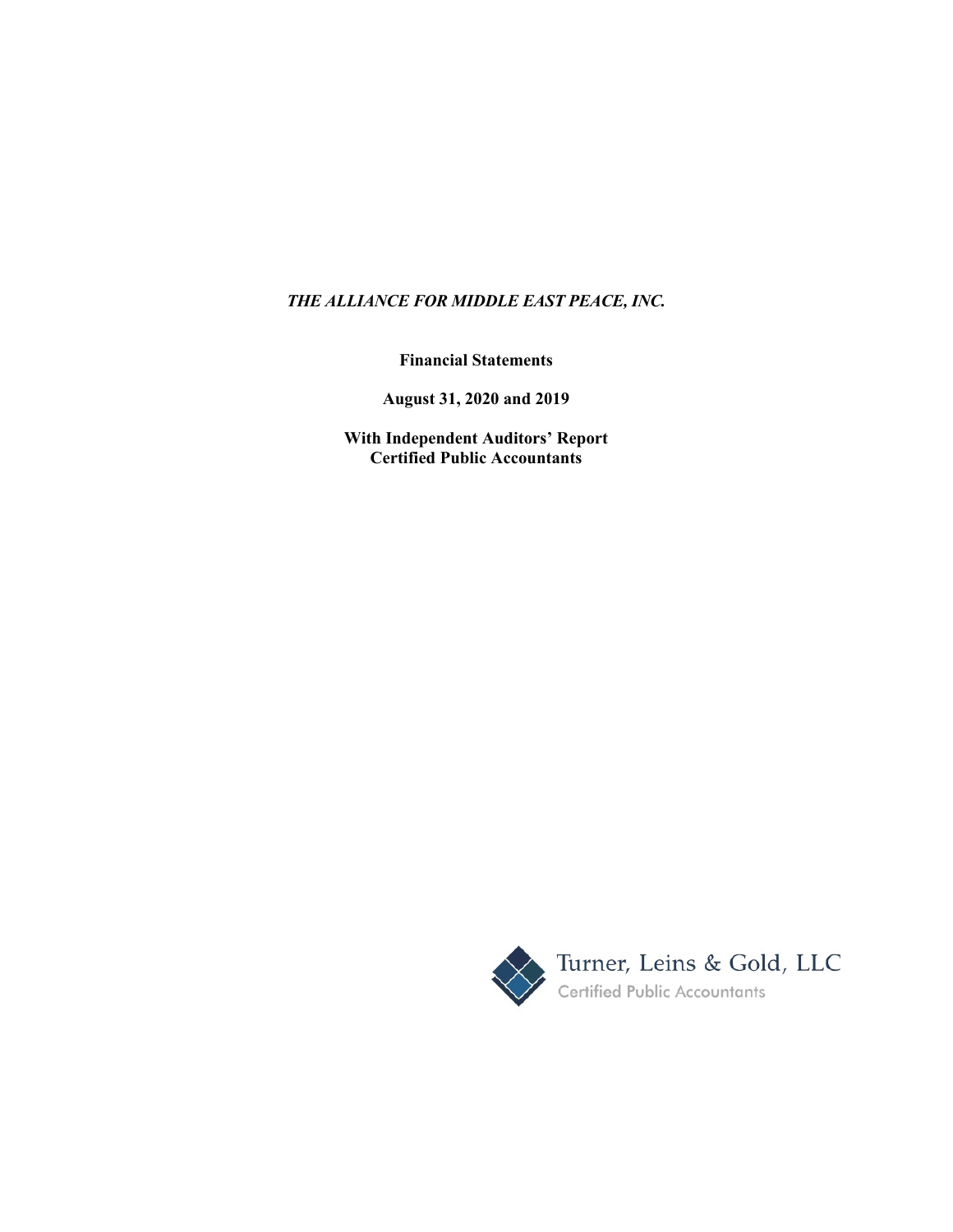# **THE ALLIANCE FOR MIDDLE EAST PEACE, INC.**

# **Table of Contents**

| Independent Auditors' Report            |  |  |  |  |  |
|-----------------------------------------|--|--|--|--|--|
| <b>Financial Statements</b>             |  |  |  |  |  |
| <b>Statements of Financial Position</b> |  |  |  |  |  |
| <b>Statements of Activities</b>         |  |  |  |  |  |
| <b>Statement of Functional Expenses</b> |  |  |  |  |  |
| Statements of Cash Flows                |  |  |  |  |  |
| Notes to Financial Statements           |  |  |  |  |  |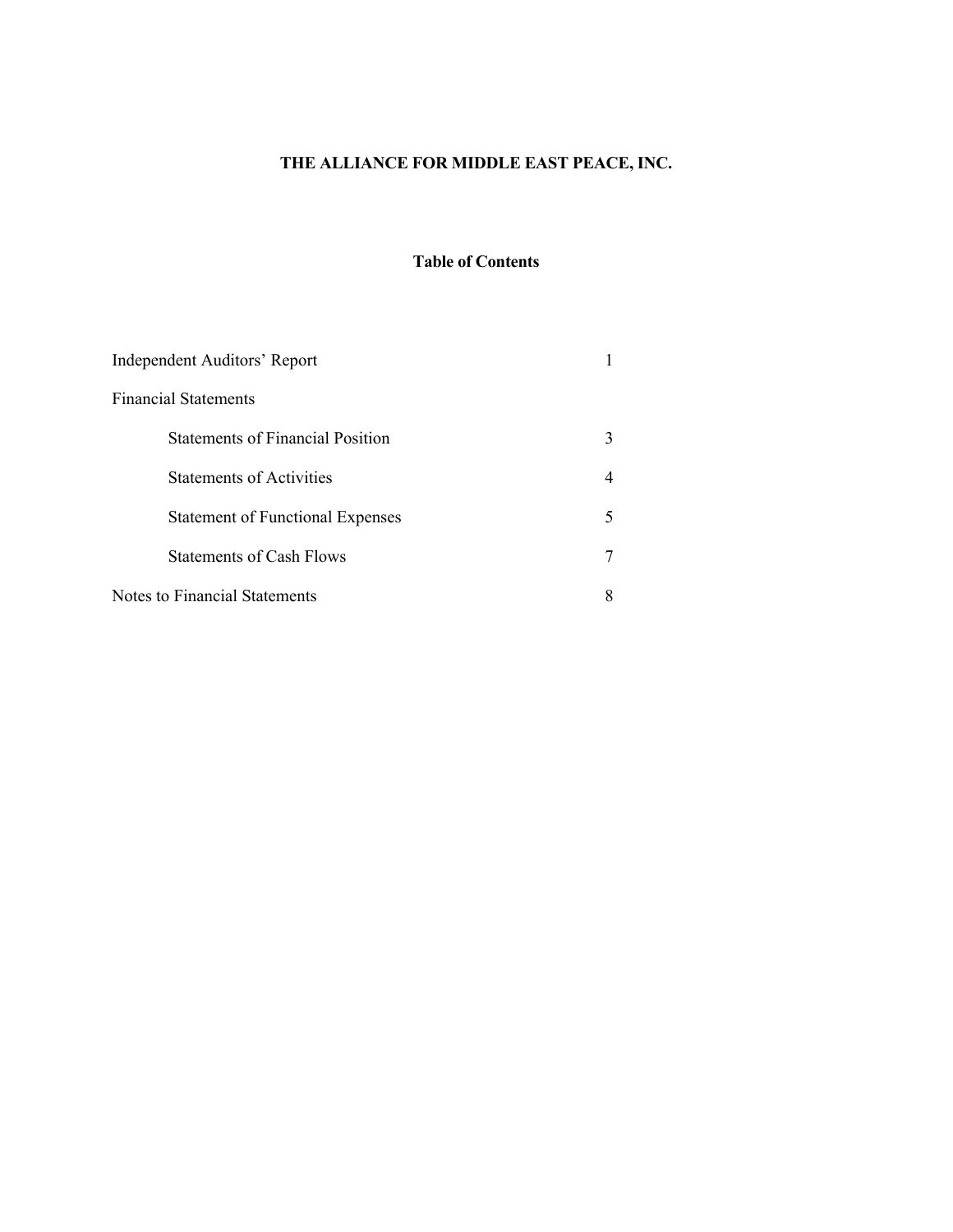

#### **Independent Auditors' Report**

To the Board of Directors and Management of The Alliance for Middle East Peace, Inc.

We have audited the accompanying financial statements of the Alliance for Middle East Peace, Inc. (a non-profit), which comprise the statements of financial position as of August 31, 2020 and 2019 and the related statements of activities, functional expenses and cash flows for the years then ended, and the related notes to the financial statements.

#### *Management's Responsibility for the Financial Statements*

Management is responsible for the preparation and fair presentation of these financial statements in accordance with accounting principles generally accepted in the United States of America; this includes the design, implementation, and maintenance of internal control relevant to the preparation and fair presentation of financial statements that are free from material misstatement, whether due to fraud or error.

#### *Auditor's Responsibility*

Our responsibility is to express an opinion on these financial statements based on our audit. We conducted our audit in accordance with auditing standards generally accepted in the United States of America. Those standards require that we plan and perform the audit to obtain reasonable assurance about whether the financial statements are free from material misstatement.

An audit involves performing procedures to obtain audit evidence about the amounts and disclosures in the financial statements. The procedures selected depend on the auditor's judgment, including the assessment of the risks of material misstatement of the financial statements, whether due to fraud or error. In making those risk assessments, the auditor considers internal control relevant to the entity's preparation and fair presentation of the financial statements in order to design audit procedures that are appropriate in the circumstances, but not for the purpose of expressing an opinion on the effectiveness of the entity's internal control. Accordingly, we express no such opinion. An audit also includes evaluating the appropriateness of accounting policies used and the reasonableness of significant accounting estimates made by management, as well as evaluating the overall presentation of the financial statements.

We believe that the audit evidence we have obtained is sufficient and appropriate to provide a basis for our audit opinion.

#### *Opinion*

In our opinion, the financial statements referred to above present fairly, in all material respects, the financial position of the Alliance for Middle East Peace, as of August 31, 2020 and 2019 and the results of its operations and its cash flows for the years then ended in conformity with accounting principles generally accepted in the United States of America.

108 Center St N, 2nd Floor  $V$ ios Center St N,  $\angle$  Thoon<br>Vienna, VA 22180 (703)242-6500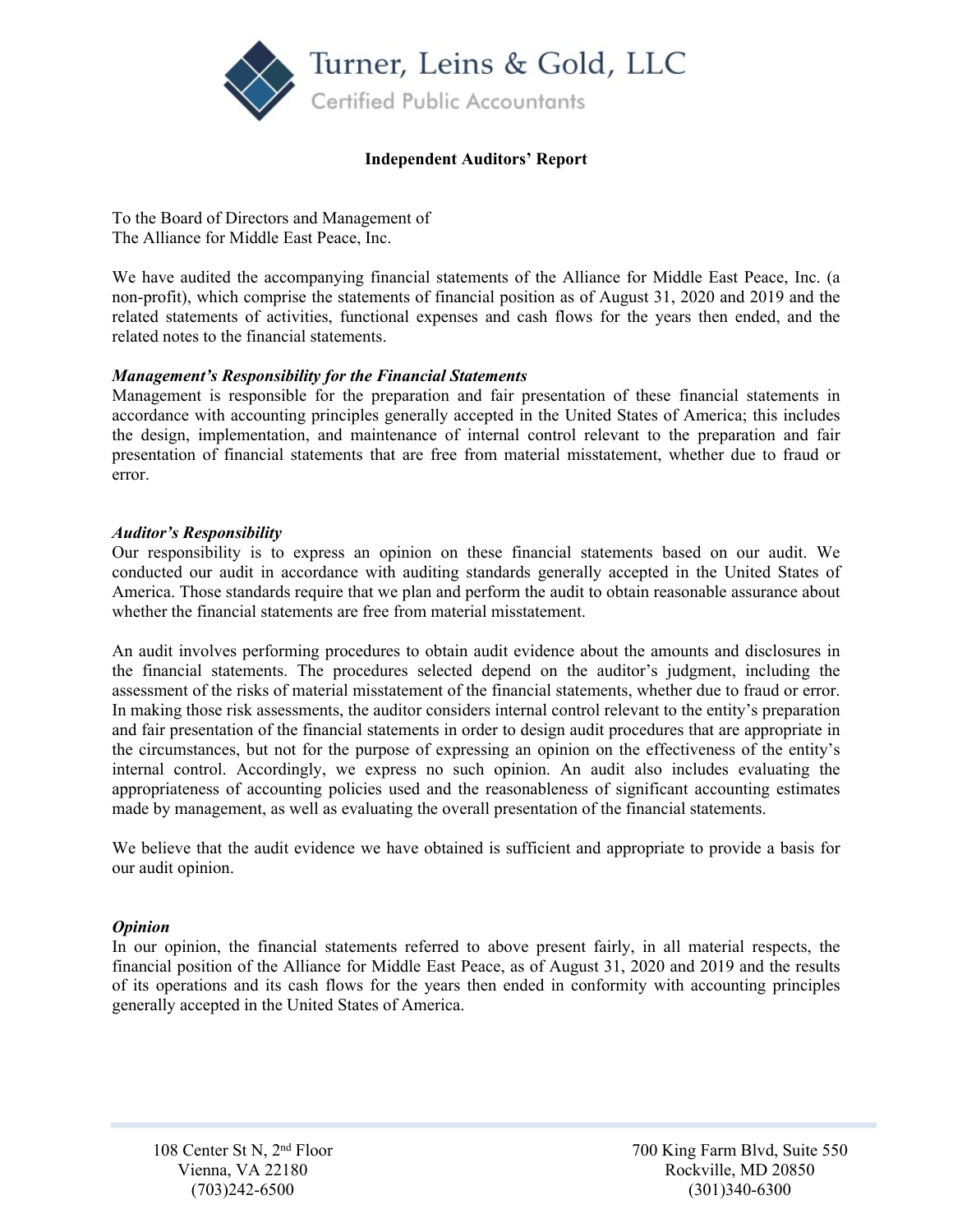#### *Report on Summarized Comparative Information*

We have previously audited the Alliance for Middle East Peace, Inc.'s 2019 financial statements, and we expressed an unmodified audit opinion on those audited financial statements in our report dated August 06, 2020. In our opinion, the summarized comparative information presented herein as of and for the year ended August 31, 2019, is consistent, in all material respects, with the audited financial statements from which it has been derived.

Turner, Leins at Gold, L.L.C.

Vienna, Virginia May 26, 2021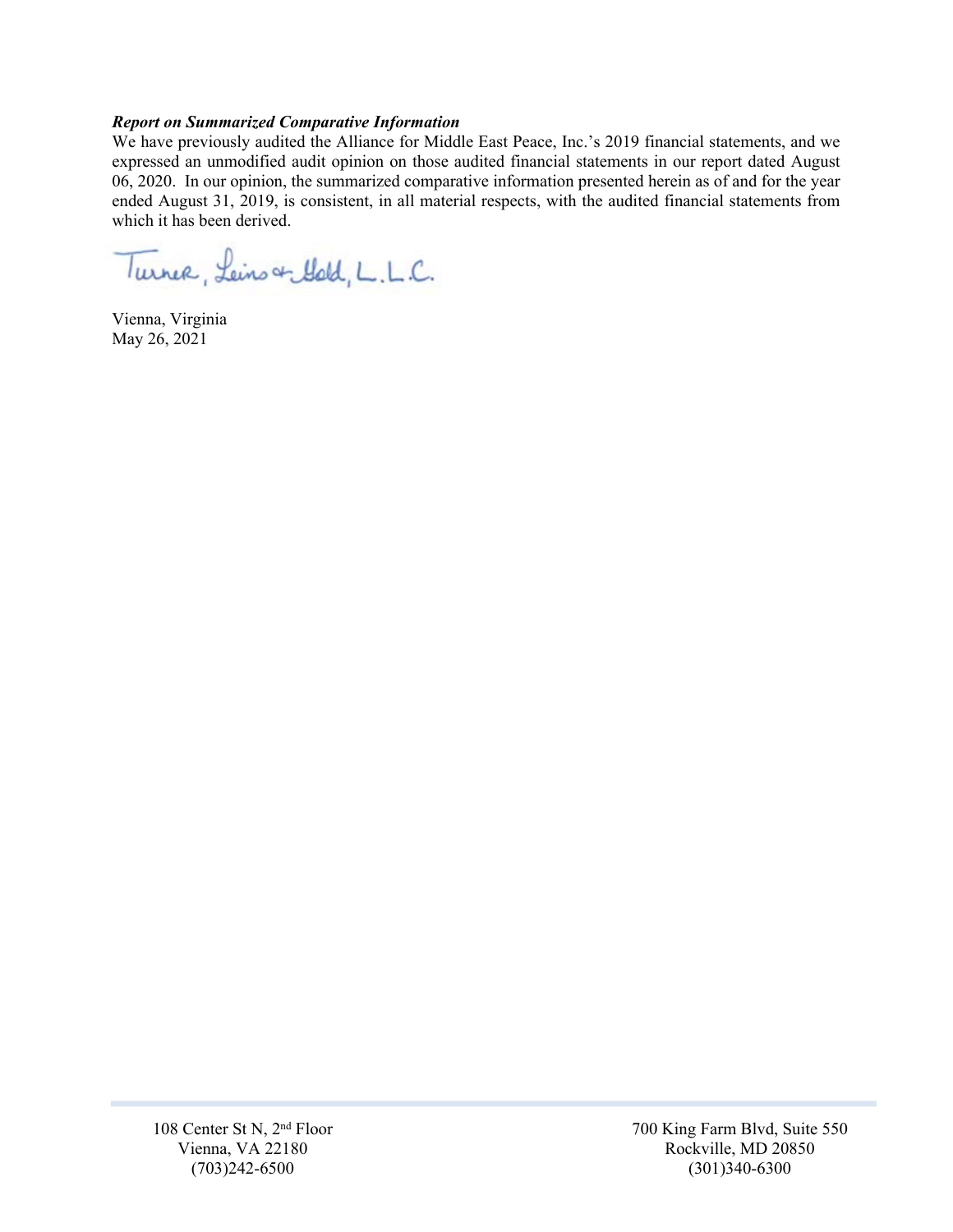# **The Alliance for Middle East Peace, Inc. Statements of Financial Position August 31, 2020 and 2019**

| 2020<br><b>Assets</b>                           |          |         | 2019 |         |  |  |  |
|-------------------------------------------------|----------|---------|------|---------|--|--|--|
| Current assets:                                 |          |         |      |         |  |  |  |
| Cash and equivalents                            | \$       | 680,222 | \$   | 106,129 |  |  |  |
| Accounts receivable                             |          |         |      | 52,935  |  |  |  |
| Prepaid expenses                                |          |         |      | 3,365   |  |  |  |
| Tax refund receivable                           |          | 4,459   |      |         |  |  |  |
| Total current assets                            |          | 684,681 |      | 162,429 |  |  |  |
| Property and equipment, net                     |          | 1,602   |      | 2,125   |  |  |  |
| Total assets                                    | <b>S</b> | 686,283 | S    | 164,554 |  |  |  |
| <b>Liabilities and Net Assets</b>               |          |         |      |         |  |  |  |
|                                                 |          |         |      |         |  |  |  |
| <b>Current Liabilities:</b><br>Accounts payable | \$       | 4,411   | \$   | 6,630   |  |  |  |
| Accrued payroll liability                       |          |         |      | 4,280   |  |  |  |
| Total current liabilities                       |          | 4,411   |      | 10,910  |  |  |  |
| Net Assets:                                     |          |         |      |         |  |  |  |
| Without donor restrictions                      |          | 669,725 |      |         |  |  |  |
| With donor restriction                          |          | 12,147  |      | 153,644 |  |  |  |
| Total net assets                                |          | 681,872 |      | 153,644 |  |  |  |
| Total liabilities and net assets                | \$       | 686,283 | \$   | 164,554 |  |  |  |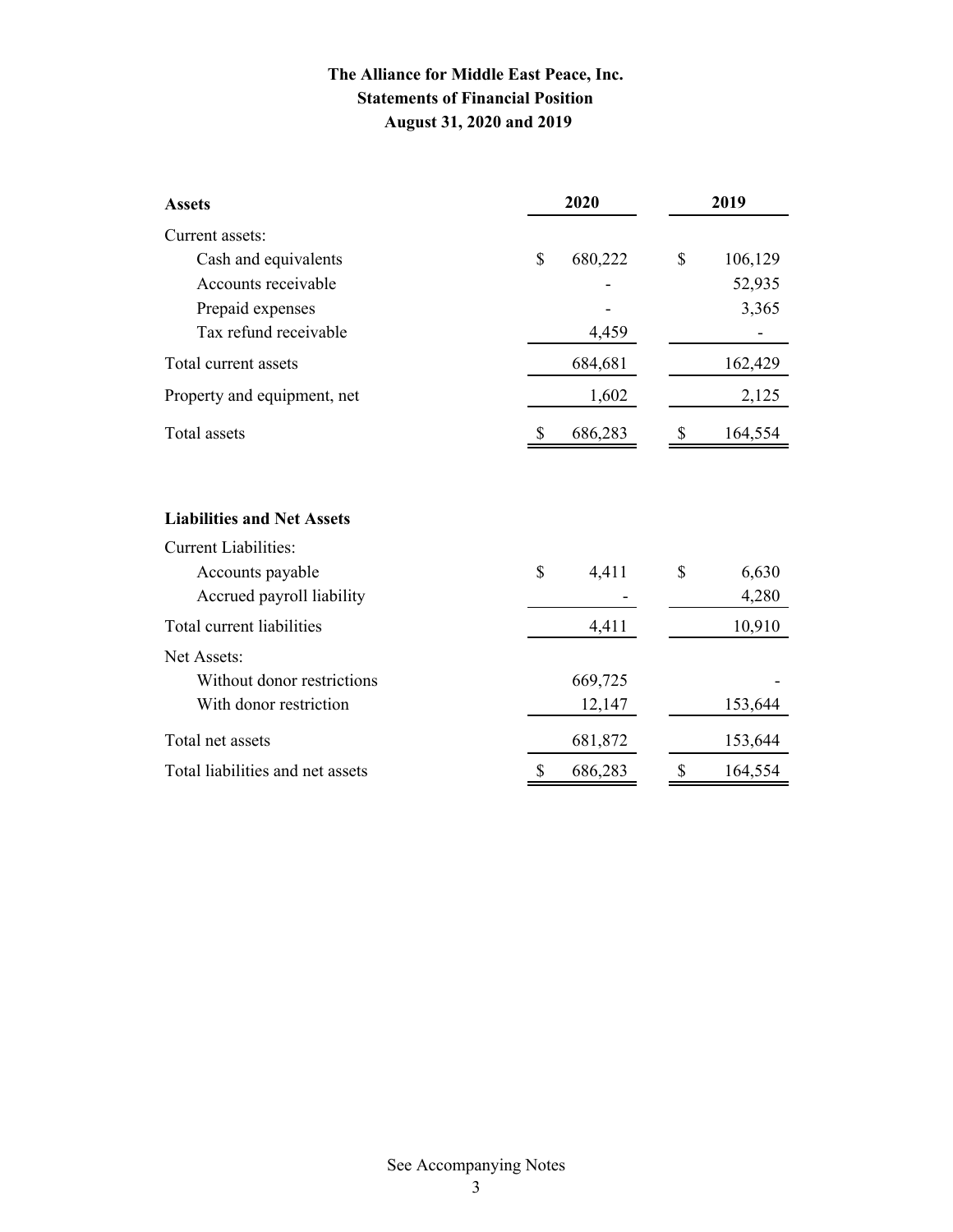## **The Alliance for Middle East Peace, Inc. Statements of Activities For the Years Ended August 31, 2020 and 2019**

|                                       |                         |                                         |                      | <b>Totals</b>          |
|---------------------------------------|-------------------------|-----------------------------------------|----------------------|------------------------|
|                                       | Without<br><b>Donor</b> | <b>With Donor</b><br><b>Restriction</b> | 2020                 | 2019                   |
| Revenues and Support:                 |                         |                                         |                      |                        |
| Members dues                          | \$<br>106               | $\mathcal{S}$                           | $\mathcal{S}$<br>106 | $\mathbb{S}$<br>50,947 |
| Individual donations                  | 732,976                 | 42,647                                  | 775,623              | 287,741                |
| Foundation grants                     | 299,113                 |                                         | 299,113              | 276,496                |
| PPP grant income                      | 60,400                  |                                         | 60,400               |                        |
| Donated services                      | 307,648                 |                                         | 307,648              | 377,951                |
| Interest income                       | 1,686                   |                                         | 1,686                | 84                     |
| Net assets released from restrictions | 30,500                  | (30, 500)                               |                      |                        |
| <b>Total Revenues and Support</b>     | 1,432,429               | 12,147                                  | 1,444,576            | 993,219                |
| Expenses:                             |                         |                                         |                      |                        |
| Program services                      | 613,388                 |                                         | 613,388              | 566,074                |
| Management and general                | 160,267                 |                                         | 160,267              | 329,844                |
| Fundraising                           | 142,693                 |                                         | 142,693              | 130,215                |
| <b>Total Expenses</b>                 | 916,348                 |                                         | 916,348              | 1,026,133              |
| Change in net assets                  | 516,081                 | 12,147                                  | 528,228              | (32, 914)              |
| <b>Net Assets, Beginning of Year</b>  | 153,644                 |                                         | 153,644              | 186,558                |
| <b>Net Assets, End of Year</b>        | 669,725                 | 12,147<br>\$                            | 681,872<br>\$        | 153,644                |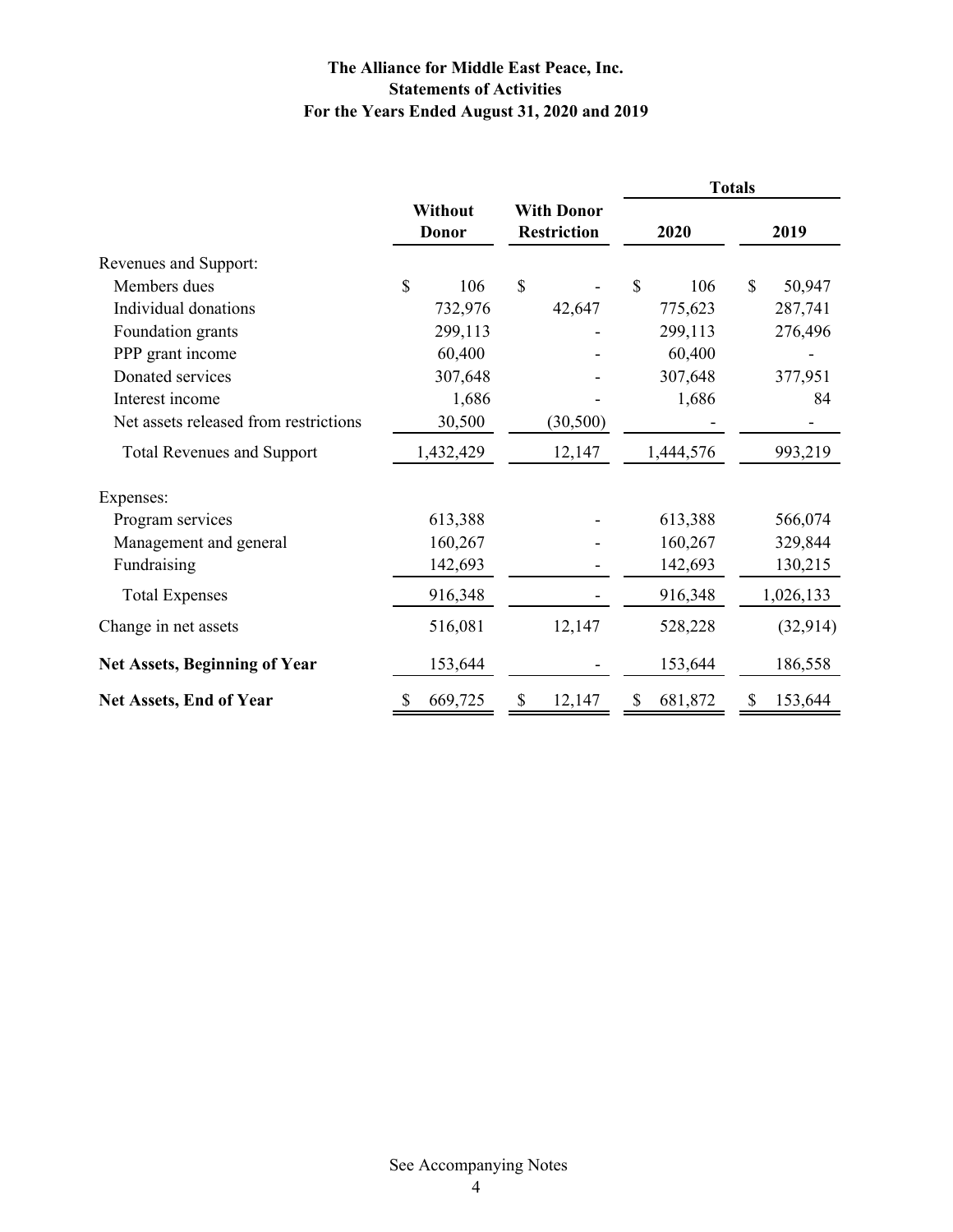#### **The Alliance for Middle East Peace, Inc. Statements of Functional Expenses For the Years Ended August 31, 2020 and 2019**

#### **2020**

|                               | Government               | <b>Communications</b>    |     | Alumni     |                 | Member  |                 | Program                  |             | Management               |             |         |    |              |  |
|-------------------------------|--------------------------|--------------------------|-----|------------|-----------------|---------|-----------------|--------------------------|-------------|--------------------------|-------------|---------|----|--------------|--|
|                               | <b>Relations</b>         | and Advocacy             |     | Engagement | <b>Services</b> |         | <b>Services</b> |                          | and General |                          | Fundraising |         |    | <b>Total</b> |  |
| Salary and related taxes      | \$<br>34,758             | \$<br>61,069             | \$. | 4,693      | S               | 241,386 | S.              | 341,906                  | S           | 62,719                   | S           | 112,870 | -8 | 517,495      |  |
| <b>Information Technology</b> | $\overline{\phantom{0}}$ | 1,497                    |     |            |                 |         |                 | 1,497                    |             | 817                      |             | 9,788   |    | 12,102       |  |
| Depreciation                  |                          |                          |     |            |                 |         |                 |                          |             | 523                      |             |         |    | 523          |  |
| Events                        | 5,248                    |                          |     |            |                 |         |                 | 5,248                    |             |                          |             |         |    | 5,248        |  |
| Insurance                     | $\overline{\phantom{0}}$ | $\overline{\phantom{0}}$ |     |            |                 |         |                 | $\overline{\phantom{a}}$ |             | 7,118                    |             |         |    | 7,118        |  |
| Legal                         | 147,004                  | 5,583                    |     |            |                 | 72,211  |                 | 224,798                  |             | 72,990                   |             | 9,860   |    | 307,648      |  |
| Meals and Entertainment       |                          |                          |     |            |                 | 783     |                 | 783                      |             |                          |             |         |    | 783          |  |
| Miscellaneous                 | -                        |                          |     | -          |                 | -       |                 |                          |             | 322                      |             |         |    | 322          |  |
| Office Expense                | 604                      | 177                      |     | 221        |                 | 20,939  |                 | 21,941                   |             | 8,039                    |             | 991     |    | 30,971       |  |
| Printing and editing          | 4,949                    |                          |     |            |                 |         |                 | 4,949                    |             | 469                      |             | -       |    | 5,418        |  |
| Professional fees             |                          | 649                      |     |            |                 |         |                 | 649                      |             | 6,170                    |             | 60      |    | 6,879        |  |
| Training and conferences      |                          |                          |     |            |                 |         |                 | $\overline{\phantom{0}}$ |             | 1,100                    |             |         |    | 1,100        |  |
| Travel                        | 1,825                    | 1,825                    |     |            |                 | 7,967   |                 | 11,617                   |             | $\overline{\phantom{a}}$ |             | 9,124   |    | 20,741       |  |
|                               | \$<br>194,388            | 70,800                   | S   | 4,914      | \$.             | 343,286 | S               | 613,388                  | S           | 160,267                  |             | 142,693 |    | 916,348      |  |

#### **2019**

|                               | Government<br><b>Relations</b> | Communications<br>and Advocacy |   | Alumni<br>Engagement     |     | Member<br><b>Services</b> |    | Program<br><b>Services</b> |    | Management<br>and General | Fundraising |    | Total       |
|-------------------------------|--------------------------------|--------------------------------|---|--------------------------|-----|---------------------------|----|----------------------------|----|---------------------------|-------------|----|-------------|
| Salary and related taxes      | \$<br>34,590                   | \$<br>53,117                   | S | 36,920                   | \$. | 157,562                   | S. | 282,189                    | \$ | 108,505                   | 100,560     | -S | 491,254     |
| <b>Information Technology</b> |                                | 641                            |   | $\overline{\phantom{0}}$ |     | -                         |    | 641                        |    | 725                       | 6,521       |    | 7,887       |
| Depreciation                  |                                |                                |   |                          |     |                           |    |                            |    | 589                       |             |    | 589         |
| Events                        | 4,419                          | $\overline{\phantom{a}}$       |   | 18,026                   |     | -                         |    | 22,445                     |    | $\overline{\phantom{a}}$  | -           |    | 22,445      |
| Insurance                     |                                |                                |   |                          |     | -                         |    |                            |    | 5,202                     | -           |    | 5,202       |
| Legal                         | 75,683                         | 75,683                         |   | 37,842                   |     |                           |    | 189,208                    |    | 189,208                   |             |    | 378,416     |
| Meals and Entertainment       | 594                            | 178                            |   |                          |     | 1,917                     |    | 2,689                      |    | 988                       | 1,265       |    | 4,942       |
| Meetings                      | 1,941                          | 970                            |   | $\overline{\phantom{0}}$ |     | 970                       |    | 3,881                      |    | 3,881                     | 1,941       |    | 9,703       |
| Miscellaneous                 |                                |                                |   |                          |     | 3,049                     |    | 3,049                      |    | 5,433                     | -           |    | 8,482       |
| Office Expense                | 438                            | 85                             |   | 125                      |     | 4,898                     |    | 5,546                      |    | 2,535                     | 698         |    | 8,779       |
| Printing and editing          | 1,199                          | 121                            |   | $\overline{\phantom{a}}$ |     | 117                       |    | 1,437                      |    | 603                       | 965         |    | 3,005       |
| Professional fees             |                                | 6,157                          |   |                          |     | 4,420                     |    | 10,577                     |    | 12,175                    | 3,423       |    | 26,175      |
| Travel                        | 2,969                          | 2,969                          |   |                          |     | 38,474                    |    | 44,412                     |    | -                         | 14,842      |    | 59,254      |
|                               | 121,833                        | 139,921                        | S | 92,913                   |     | 211,407                   |    | 566,074                    | S  | 329,844                   | 130,215     |    | \$1,026,133 |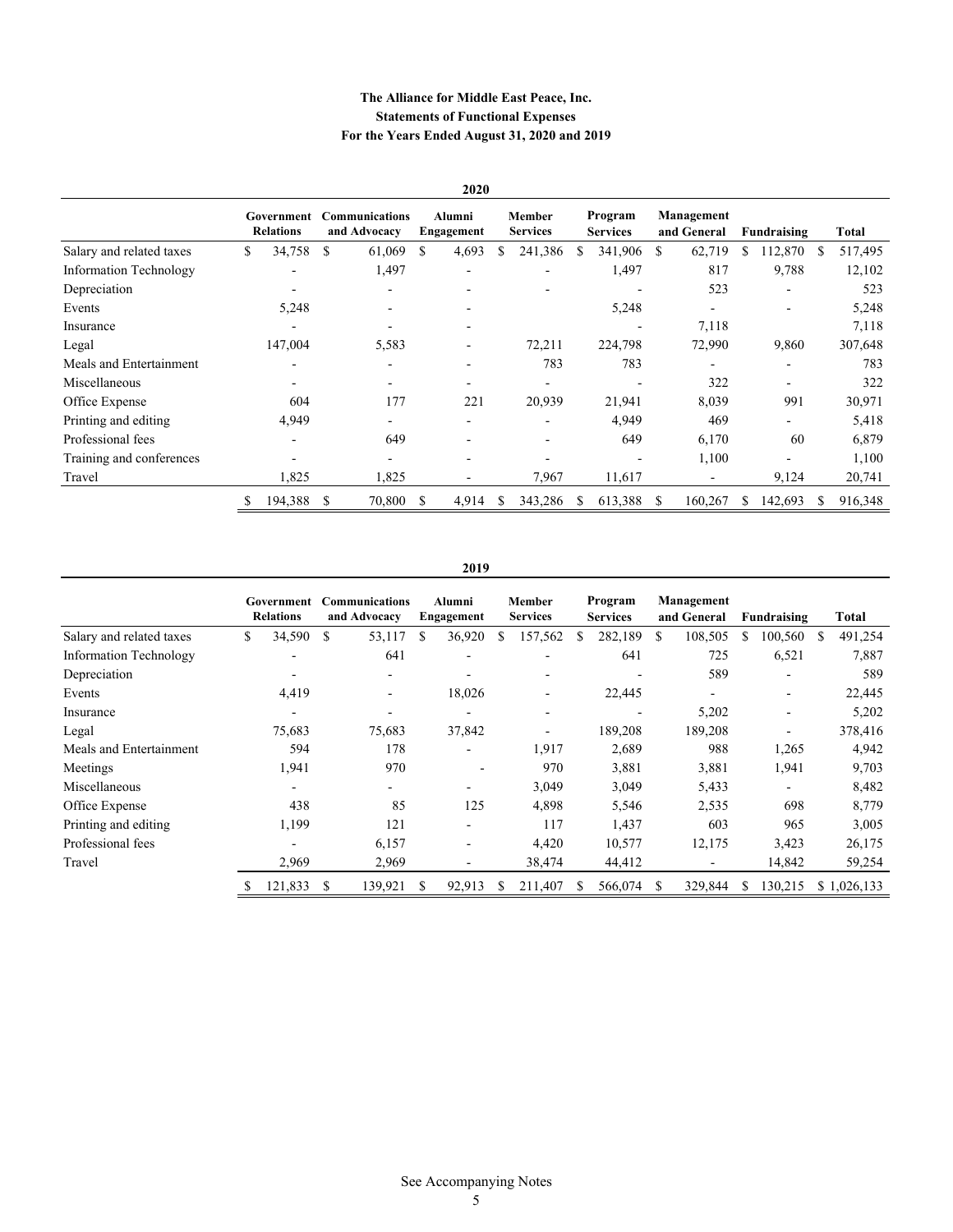# **The Alliance for Middle East Peace, Inc. Statements of Cash Flows For the Years Ended August 31, 2020 and 2019**

| Cash Flows from Operating Activities:                                                     |               | 2020     | 2019            |
|-------------------------------------------------------------------------------------------|---------------|----------|-----------------|
| Change in Net Assets                                                                      | $\mathcal{S}$ | 528,228  | \$<br>(32, 914) |
| Adjustments to reconcile change in net assets to cash<br>provided by operating activities |               |          |                 |
| Depreciation and amortization                                                             |               | 523      | 589             |
| Change in assets and liabilities                                                          |               |          |                 |
| Accounts receivable                                                                       |               | 52,935   | (2,935)         |
| Prepaid expenses                                                                          |               | 3,365    | 4,756           |
| Tax refund receivable                                                                     |               | (4, 459) |                 |
| Accounts payable                                                                          |               | (2,219)  | (797)           |
| Accrued payroll                                                                           |               | (4,280)  | (32,969)        |
| Net Cash Provided by (Used in) Operating Activities                                       |               | 574,093  | (64,270)        |
| Cash Flows from Investing Activities                                                      |               |          |                 |
| Purchase of equipment                                                                     |               |          | (1,000)         |
| Net Cash (Used In) Investing Activities                                                   |               |          | (1,000)         |
| Net Change in Cash & Equivalents                                                          |               | 574,093  | (65,270)        |
| Cash & Equivalents, Beginning of Year                                                     |               | 106,129  | 171,399         |
| Cash & Equivalents, End of Year                                                           |               | 680,222  | \$<br>106,129   |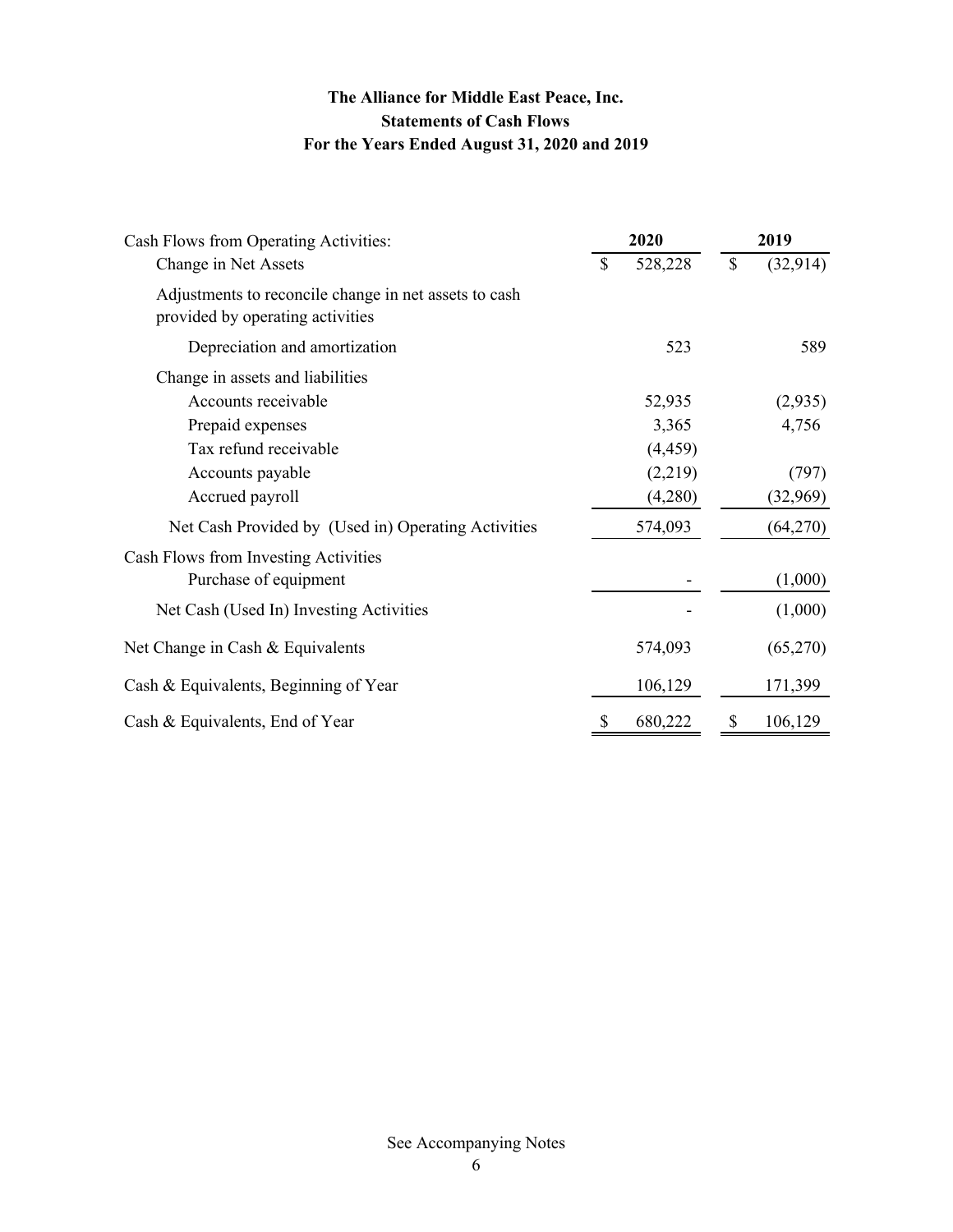#### **Note 1. Organization and Nature of Operations**

The Alliance for Middle East Peace, Inc. ("ALLMEP") is a nonprofit organization, incorporated in Delaware. Its primary purpose is to promote people-to-people coexistence in the Middle East.

#### **Note 2. Summary of Significant Accounting Policies**

This summary of significant accounting policies of the Organization is presented to assist in understanding the Organization's financial statements. The financial statements and notes are understanding the Organization's financial statements. representations of the Organization's management, who is responsible for their integrity and objectivity. These accounting policies conform to generally accepted accounting principles in the United States of America and have been consistently applied in the preparation of the financial statements.

#### *Basis of Presentation*

The financial statements of ALLMEP have been prepared in accordance with U.S. generally accepted accounting principles ("US GAAP"), which require ALLMEP to report information regarding its financial position and activities according to the following net asset classifications:

*Net assets without donor restrictions***:** Net assets that are not subject to donor-imposed restrictions and may be expended for any purpose in performing the primary objectives of the organization. These net assets may be used at the discretion of ALLMEP management and the board of directors.

*Net assets with donor restrictions***:** Net assets subject to stipulations imposed by donors, and grantors. Some donor restrictions are temporary in nature; those restrictions will be met by actions of ALLMEP or by the passage of time. Other donor restrictions could be perpetual in nature, where by the donor has stipulated the funds be maintained in perpetuity.

Donor restricted contributions are reported as increases in net assets with donor restrictions. When a restriction expires, net assets are reclassified from net assets with donor restrictions to net assets without donor restrictions in the statements of activities.

#### *Measure of Operations*

The statements of activities report all changes in net assets, including changes in net assets from operating and nonoperating activities. Operating activities consist of those items attributable to ALLMEP's ongoing services. Nonoperating activities are limited to resources that generate return from investments and other activities considered to be of a more unusual or nonrecurring nature.

#### *Cash and Equivalents*

The Organization's cash consists of cash on deposit with banks. Cash equivalents represent money market funds or short-term investments with original maturities of three months or less from the date of purchase, except for those amounts that are held in the investment portfolio which are invested for longterm purposes.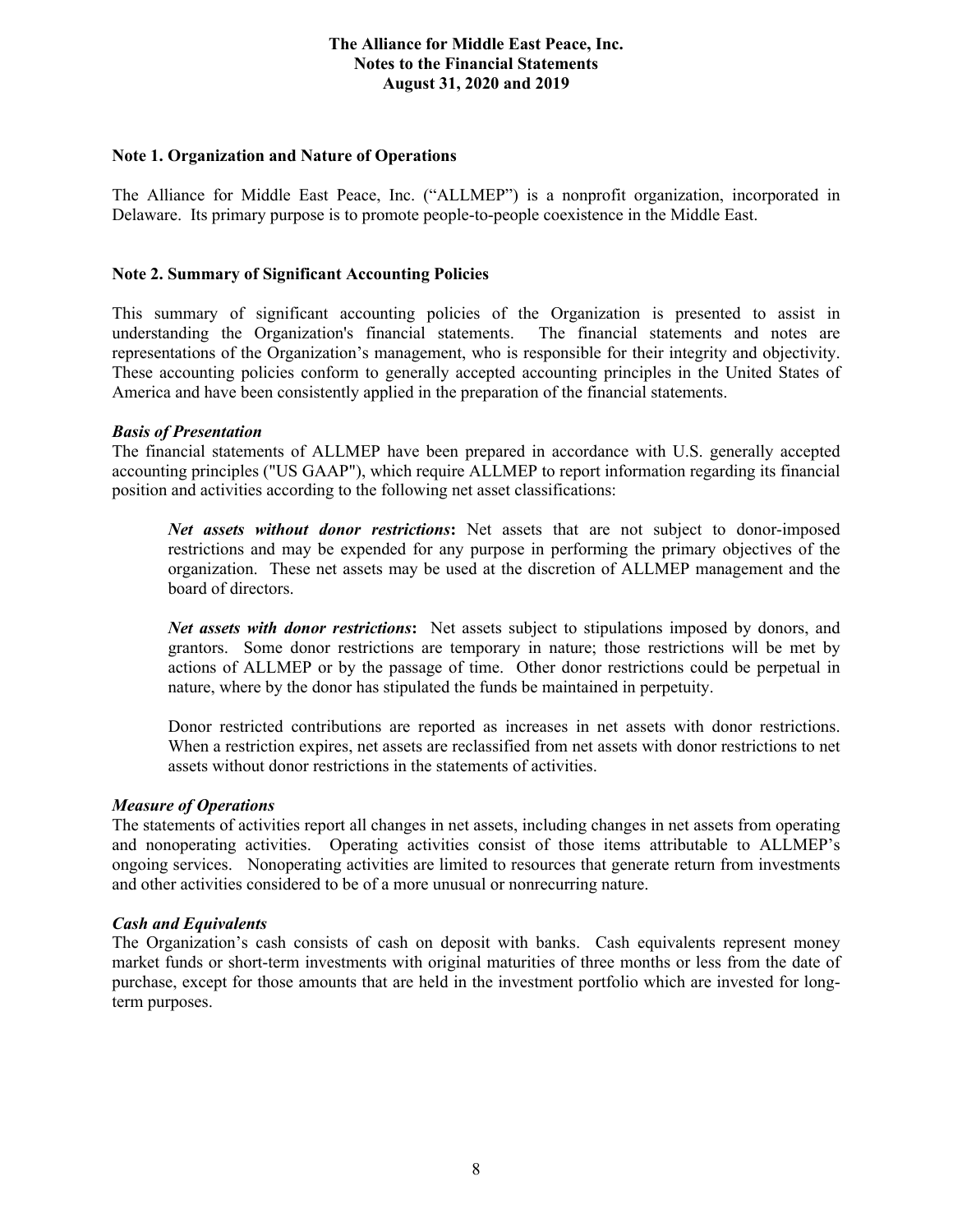#### **Note 2. Summary of Significant Accounting Policies (continued)**

#### *Concentrations of Credit Risk*

Financial instruments that potentially subject ALLMEP to concentrations of credit risk consist principally of cash and investments. The Organization maintains its cash and cash equivalents in various bank accounts that, at times, may exceed federally insured limits. ALLMEP's cash and cash equivalent accounts have been placed with high credit quality financial institutions. ALLMEP has not experienced, nor does it anticipate, any losses with respect to such accounts. There were no uninsured balances as of August 31, 2020 and 2019, respectively.

#### *Contributions Receivable*

Contributions receivables are unconditional promises to give that are expected to be collected in one year or less are recorded at net realizable value. Allowances for contributions receivable are determined by management based on an assessment of collectability. Management considers past history, current economic conditions and the overall viability of the donor. Receivables are written off only when management believes amounts will not be collected. Based on this assessment, ALLMEP considers contributions receivable to be fully collectable. Accordingly, no allowance for doubtful accounts is required as of August 31, 2020 or 2019.

#### *Property and Equipment*

Property and equipment are stated at cost at the date of purchase less accumulated depreciation. Depreciation is calculated using the straight-line method over the lesser of the estimated useful lives of the assets or the lease term. The useful lives range from three to 10 years. ALLMEP's policy is to capitalize renewals and betterments acquired for greater than \$500 and expense normal repairs and maintenance as incurred. Management periodically evaluates whether events or circumstances have occurred indicating that the carrying amount of long-lived assets may not be recovered.

#### *Revenue and Support Recognition*

*Membership dues -* Dues are recognized as revenue over the applicable membership period. Dues received prior to the beginning of the year to which they relate are recorded as deferred revenue.

*Grants* - ALLMEP records grant income as revenues in the period promised. Grants are recorded as with or without donor restriction depending on the existence of any donor restrictions.

*Contributions* – Contributions received are recorded as net assets without donor restrictions or net assets with donor restrictions, depending on the existence and/or nature of any donor-imposed restrictions. Contributions that are restricted by the donor are reported as an increase in net assets with donor restrictions in the reporting period in which the contribution is recognized. When a restriction expires, net assets with donor restrictions are reclassified to net assets without donor restrictions and reported in the statements of activities as net assets released from restrictions.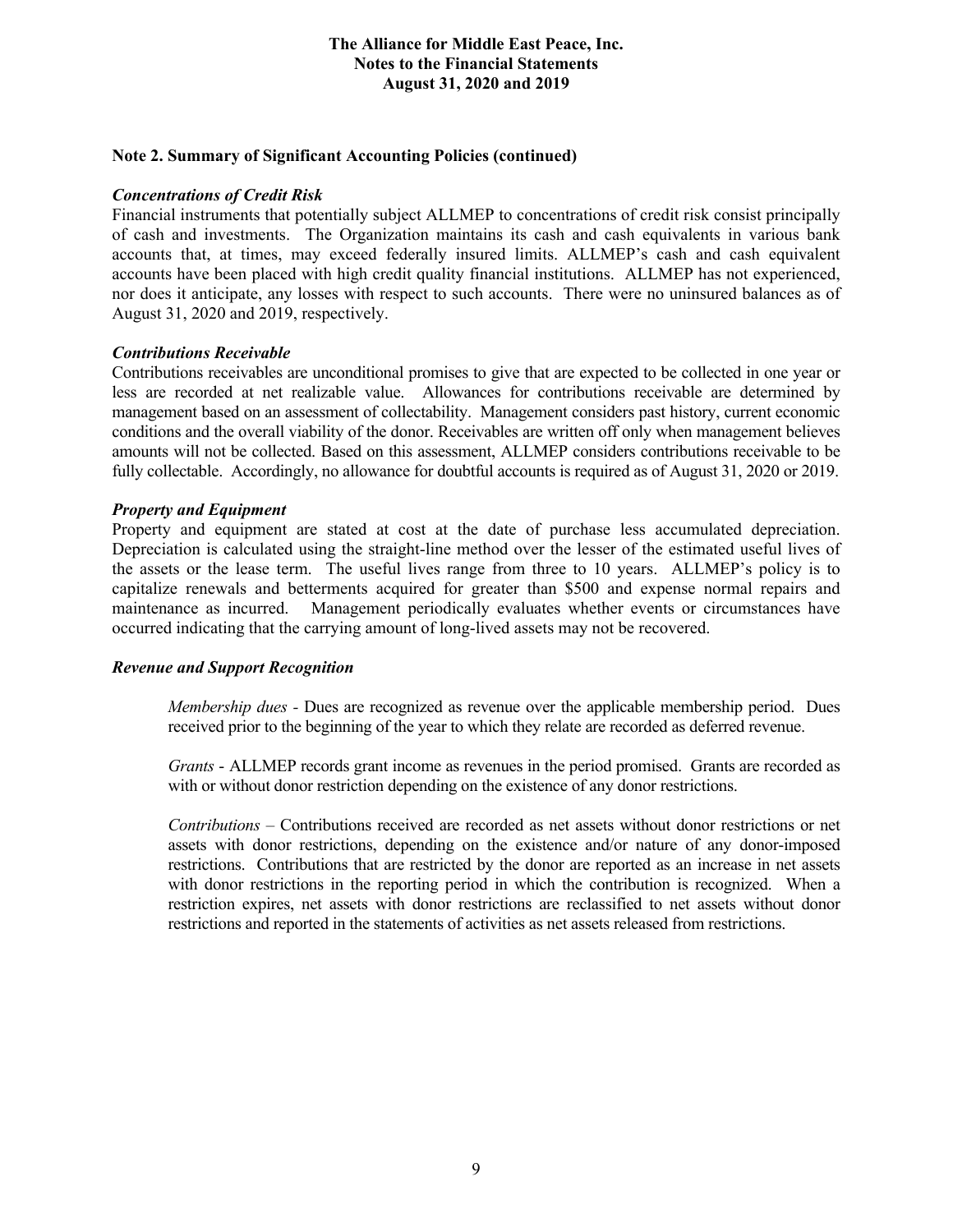#### **Note 2. Summary of Significant Accounting Policies (Continued)**

#### *Donated Services*

ALLMEP received donated professional legal services totaling \$307,648 and \$377,951 for the years ended August 31, 2020 and 2019, respectively. Such amounts, which are based upon information provided by third-party service providers, are recorded at their estimated fair value determined on the date of contribution and are reported as donated services on the accompanying statements of activities and legal services on the statements of functional expenses.

#### *Functional Expenses*

The costs of providing program and other activities have been summarized on a functional basis in the statement of activities. Management allocates all costs directly when possible. Accordingly, certain costs have been allocated among program services and supporting services benefited. Such allocations are determined by management on their natural cost driver. The expense that are allocated include the following:

|                             | Method of       |
|-----------------------------|-----------------|
| Expense                     | Allocation      |
| <b>Salaries</b>             | Time and effort |
| Occupancy and related costs | Square Footage  |
| Overhead                    | Time and effort |

### *Use of Estimates*

The preparation of financial statements in conformity with generally accepted accounting principles requires management to make estimates and assumptions that affect certain reported amounts and disclosures. Accordingly, actual results could differ from those estimates.

#### *Income Taxes*

The Organization is a not for profit organization that is exempt from income taxes under Section 501 (c)(3) of the Internal Revenue Code. The exemption is on all income except unrelated business income. Internal Revenue Code 513(a) defines an unrelated trade or business of an exempt organization as any trade or business which is not substantially related to the exercise or performance of its exempt purpose.

In June 2006, the Financial Accounting Standards Board (FASB) released *FASB ASC 740-10*, *Income Taxes,* that provides guidance for reporting uncertainty in income taxes. For the years ended August 31, 2020 and 2019, the Organization has considered *FASB ASC 740-10* and determined that no material uncertain tax positions qualify for either recognition or disclosure in the financial statements. Tax returns are generally open to examination 3 years after filing.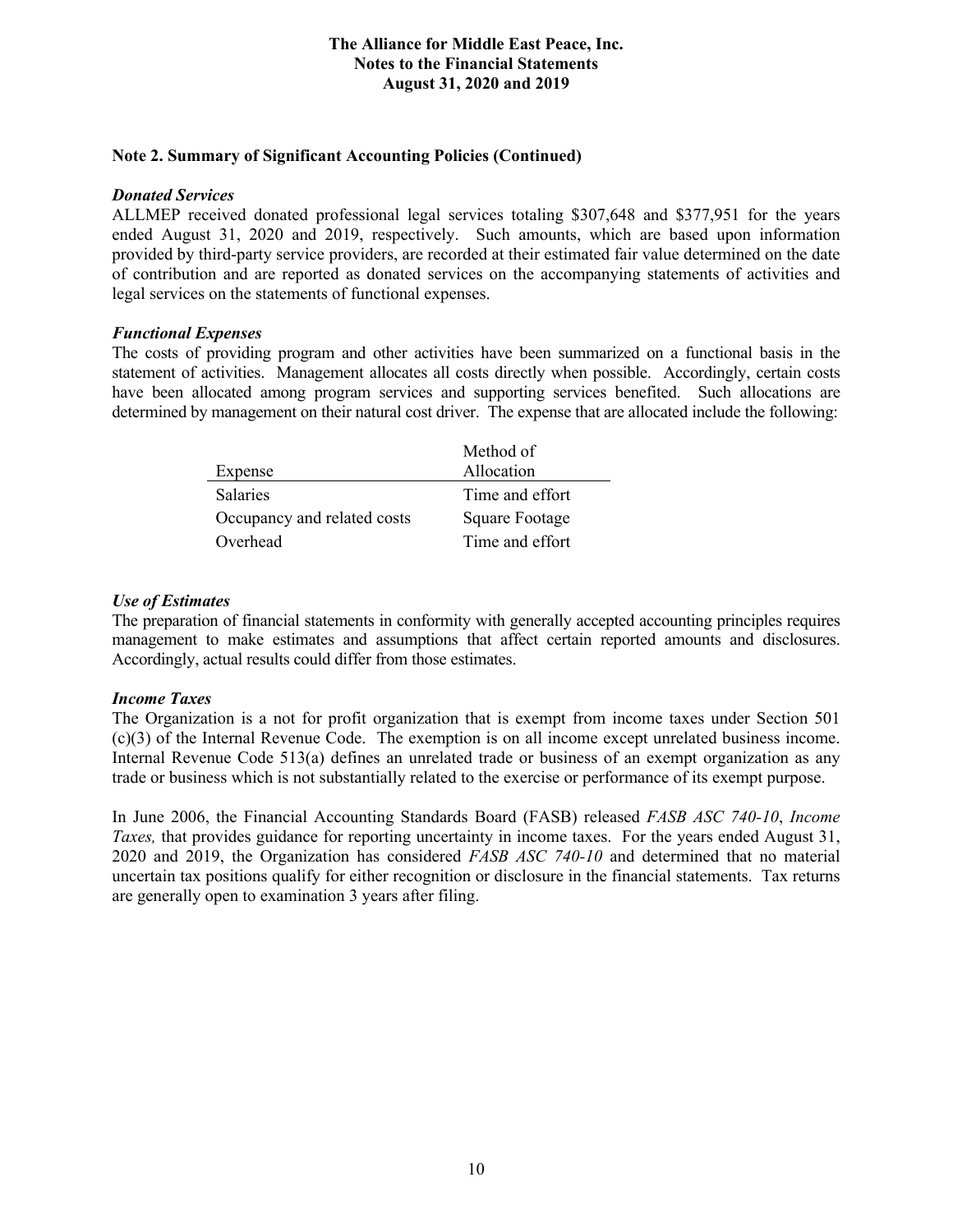## **Note 3. Availability and Liquidity**

Liquid assets for the year ending August 31, 2020 is as follows:

| Financial assets at year end:                           |               |
|---------------------------------------------------------|---------------|
| Cash and cash equivalents                               | \$<br>680,222 |
| Tax refund receivable                                   | 4,459         |
| Total financial assets                                  | 684,681       |
| Less amounts not available to be used within one year:  |               |
| Net assets with donor restrictions                      | (12, 147)     |
| Less net assets with purpose restrictions to be met in  |               |
| less than a year                                        | 12,147        |
|                                                         |               |
| Financial assets available to meet general expenditures |               |
| over the next twelve months                             | 684.681       |

#### **Note 4 – Property and Equipment, net**

Below is a schedule of fixed assets as of August 31,

| Computers and office equipment | 2.945   |
|--------------------------------|---------|
| Less: Accumulated depreciation | (1,343) |
| Property and equipment, net    | 1,602   |

Depreciation expense totaled \$523 for the year ended August 31, 2020.

### **Note 5 – Net Assets**

A summary of net assets with donor restriction at August 31, 2020 and 2019 is as follows:

| <b>Description</b>      |    | <b>Balance</b><br>8/31/2019 | <b>Additions</b> | Usage |           | <b>Balance</b><br>8/31/2020 |
|-------------------------|----|-----------------------------|------------------|-------|-----------|-----------------------------|
| European region         | \$ | $\sim$                      | 12,147           |       | ٠         | 12.147                      |
| Israel/Palestine region |    | $\overline{\phantom{0}}$    | 30,500           |       | (30, 500) | $\overline{\phantom{0}}$    |
| Total                   | S  | $\overline{\phantom{a}}$    | 42,647           |       | (30, 500) | 12.147                      |